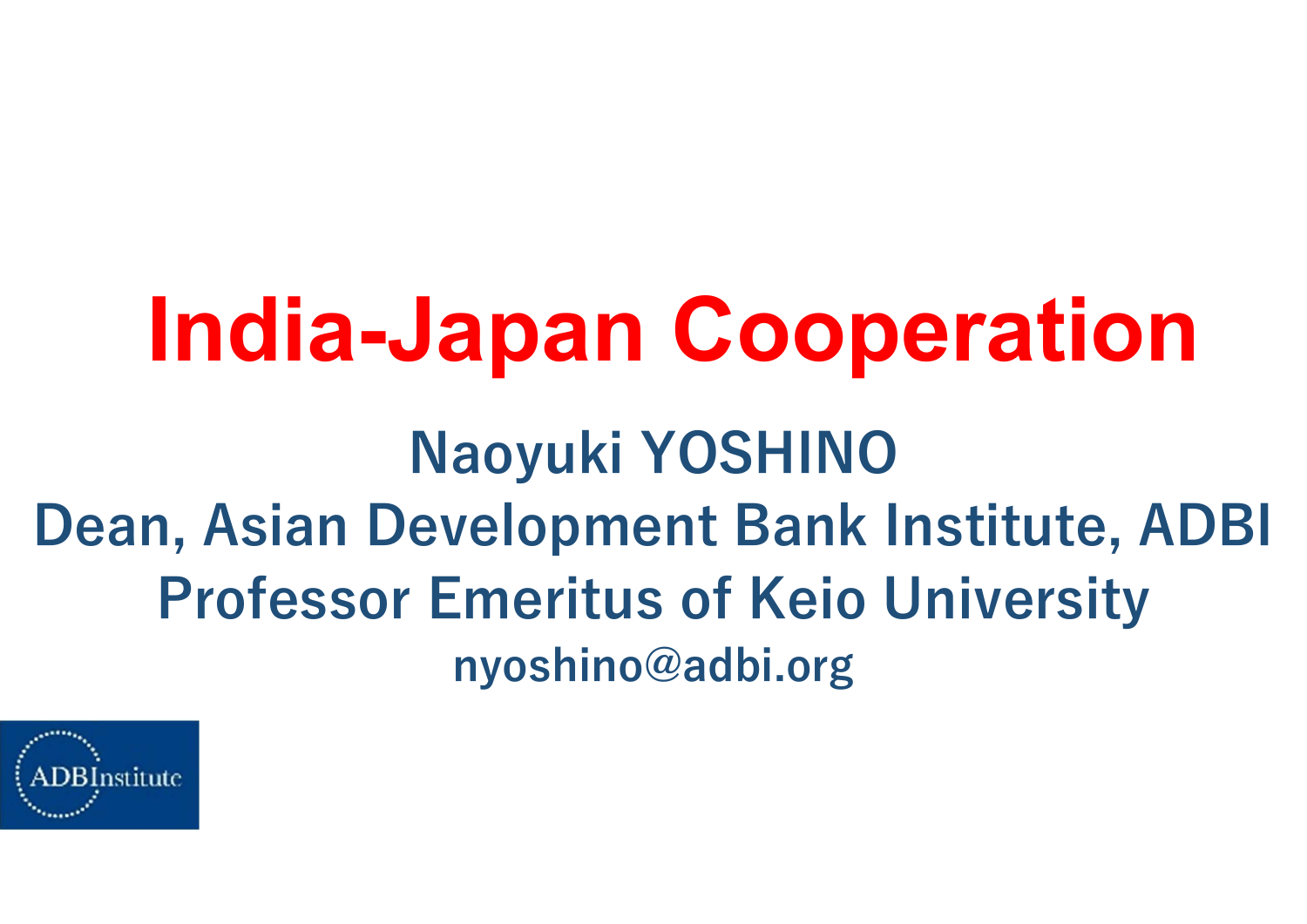Japan – India Collaboration<br>Sen (Statistical Commission) Japan – India Collaboration<br>Dr. Pronab Sen (Statistical Commission)<br>Professor Nagesh Revankar (SUNY Buffalo) Japan – India Collaboration<br>Dr. Pronab Sen (Statistical Commission)<br>Professor Nagesh Revankar (SUNY Buffalo)<br>Sonia (India → Japan → Sweden) Sonia (India  $\rightarrow$  Japan  $\rightarrow$  Sweden) Prachi Gupta (India  $\rightarrow$  Japan) ADBI (ADB Institute) 2 Indian Professionals Jr. Pronab Sen (Statistical Commission)<br>Professor Nagesh Revankar (SUNY Buffalo)<br>Sonia (India → Japan → Sweden)<br>Prachi Gupta (India → Japan)<br>ADBI (ADB Institute) 2 Indian Professionals<br>India – Japan Highspeed railway (JR, Prime Minister ABE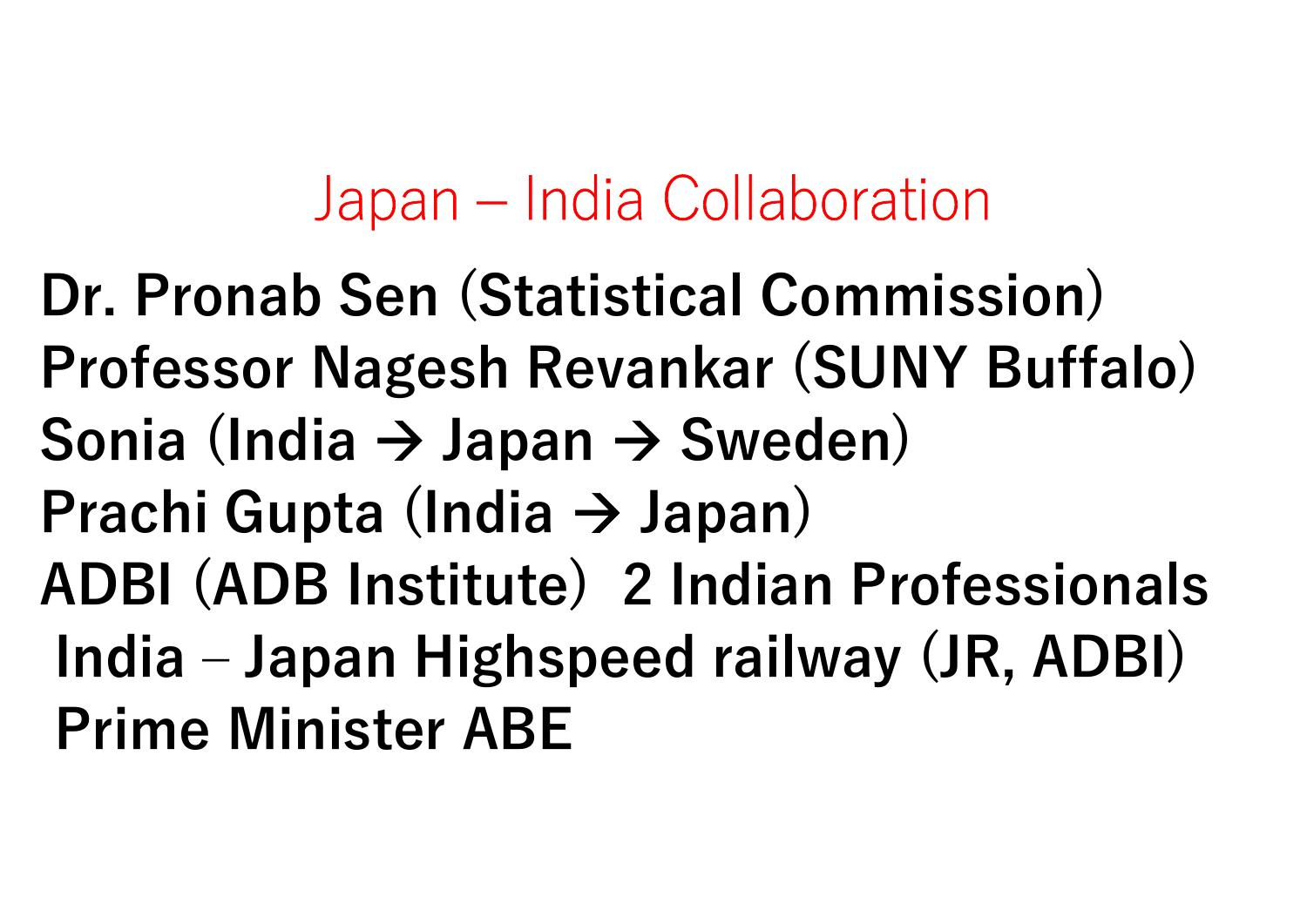Engineering Education & technological Innovation Engineering Education & technological Innovation<br>1, Natural Science (Engineers)<br>2, Social Science (Health Care, Social welfare)<br>3, Management –-- On the job training<br>4, SME --- Honda, Toyota, Seven Eleven Engineering Education & technological Innovation<br>1, Natural Science (Engineers)<br>2, Social Science (Health Care, Social welfare)<br>3, Management --- On the job training<br>4, SME --- Honda, Toyota, Seven Eleven<br>5, Cultural Excha

- 1, Natural Science (Engineers)
- 2, Social Science (Health Care, Social welfare)
- 
- 
- 5, Cultural Exchange
- 1, Natural Science (Engineers)<br>2, Social Science (Health Care, Social welfare)<br>3, Management --- On the job training<br>4, SME --- Honda, Toyota, Seven Eleven<br>5, Cultural Exchange<br>6, High school students -- exchange of progra

Skype exchange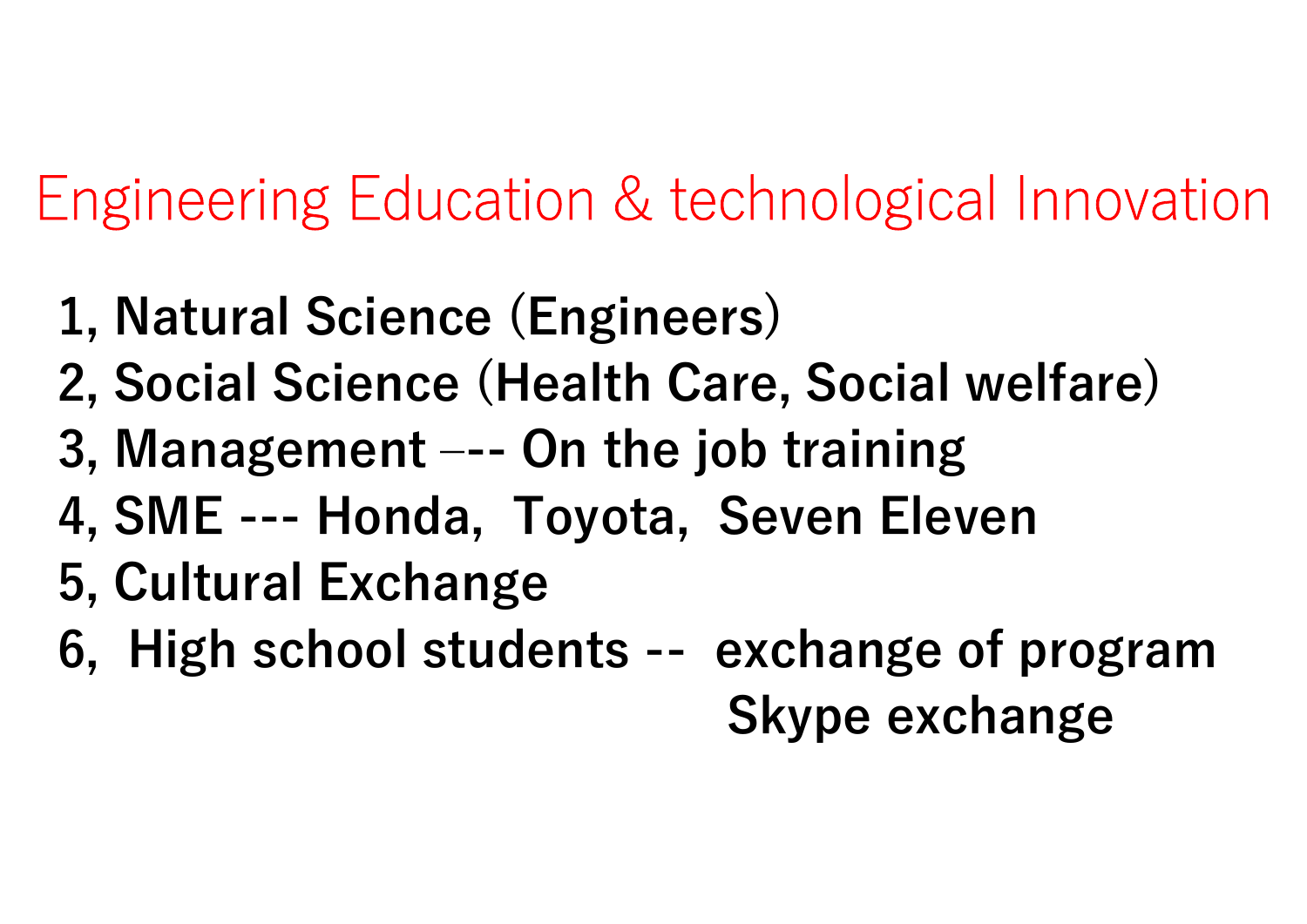# Various Private Financial Investors in Asia<br>L. Banks --- Safer projects **Various Private Financial Investor<br>1, Banks --- Safer projects<br>Brown field (infrastructure)<br>Invest into operation period**

Brown field (infrastructure) Invest into operation period Securitization after certain period of time Privatized projects by the government anks --- Safer projects<br>Brown field (infrastructure)<br>nvest into operation period<br>Securitization after certain period of time<br>Privatized projects by the government<br>surance and Pension funds (Brown fields)<br>Long term projects

### 2, Insurance and Pension funds (Brown fields)

### 3, Revenue Bonds (floating interest rate)

uncertain income streams

4, Equity Investments

Construction period and Green fields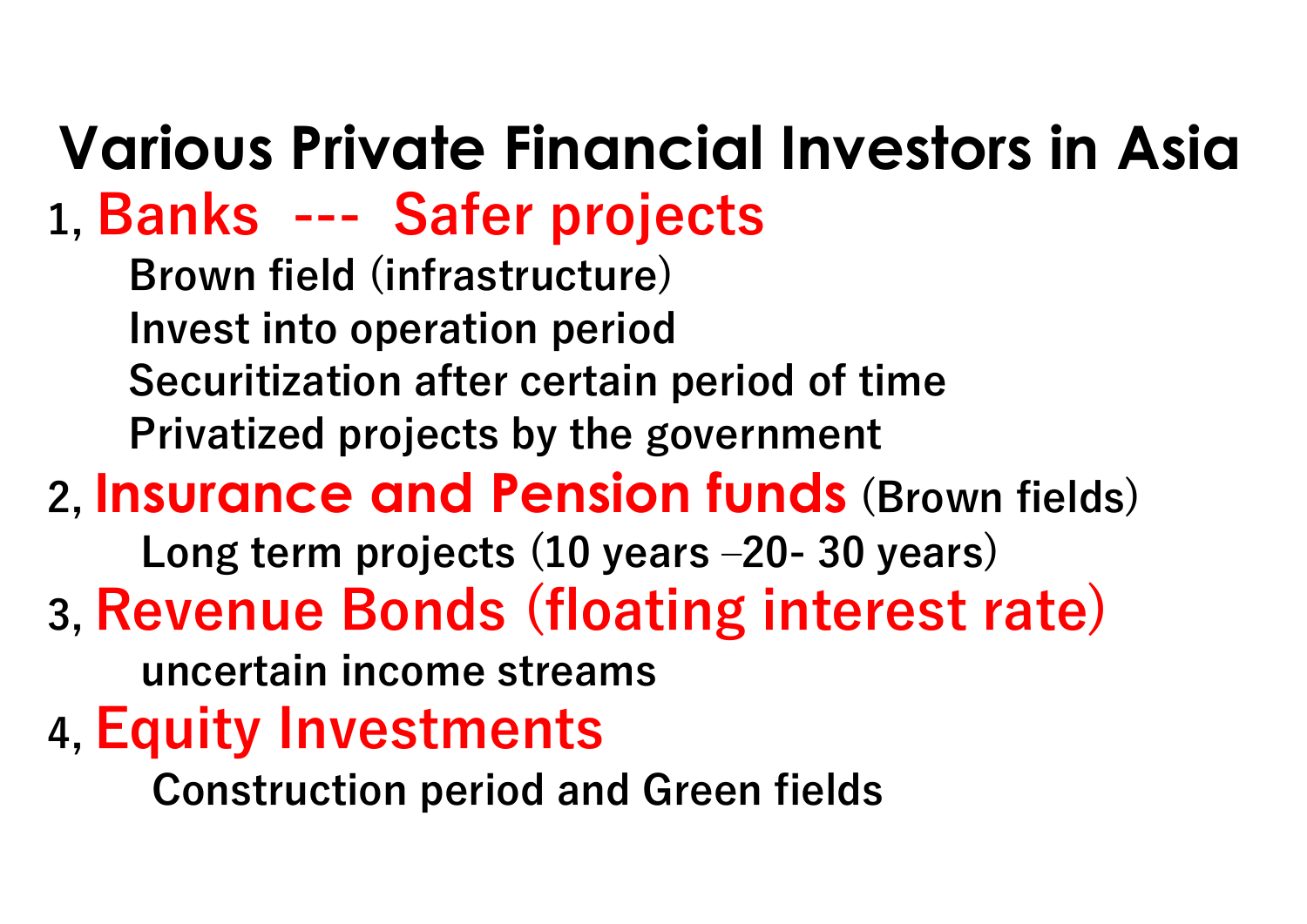

Naoyuki Yoshino - Sahoko Kaji Editors

### Hometown Investment **Trust Funds**

A Stable Way to Supply Risk Capital

2 Springer

## Enhance regional economy Start up businesses, farmers, SMEs Enhance regional economy<br>Start up businesses, farmers, SMEs<br>**Hometown Investment Trust Funds**<br>A Stable Way to Supply Risk Capital<br>Yoshino, Naoyuki; Kaji, Sahoko (Eds.)<br>2013, IX, 98 p. 41 illus.,20 illus. in color<br>**Japan. C**

### Hometown Investment Trust Funds A Stable Way to Supply Risk Capital

Yoshino, Naoyuki; Kaji, Sahoko (Eds.)<br>2013, IX, 98 p. 41 illus.,20 illus. in color

### Japan, Cambodia, Vietnam, Peru

Start up businesses, farmers, SMES<br>
Hometown Investment Trust Funds<br>
A Stable Way to Supply Risk Capital<br>
Yoshino, Naoyuki; Kaji, Sahoko (Eds.)<br>
2013, IX, 98 p. 41 illus.,20 illus. in color<br> **Japan, Cambodia, Vietnam, Peru** Hometown Investment Tr<br>
A Stable Way to Supply Risk Capital<br>
Yoshino, Naoyuki; Kaji, Sahoko (Eds.)<br>
2013, IX, 98 p. 41 illus.,20 illus. in color<br> **Japan, Cambodia, Viet**<br>
(i) Purchasing produce<br>
(ii) Investment<br>
(iii) Dona (iii) Donation